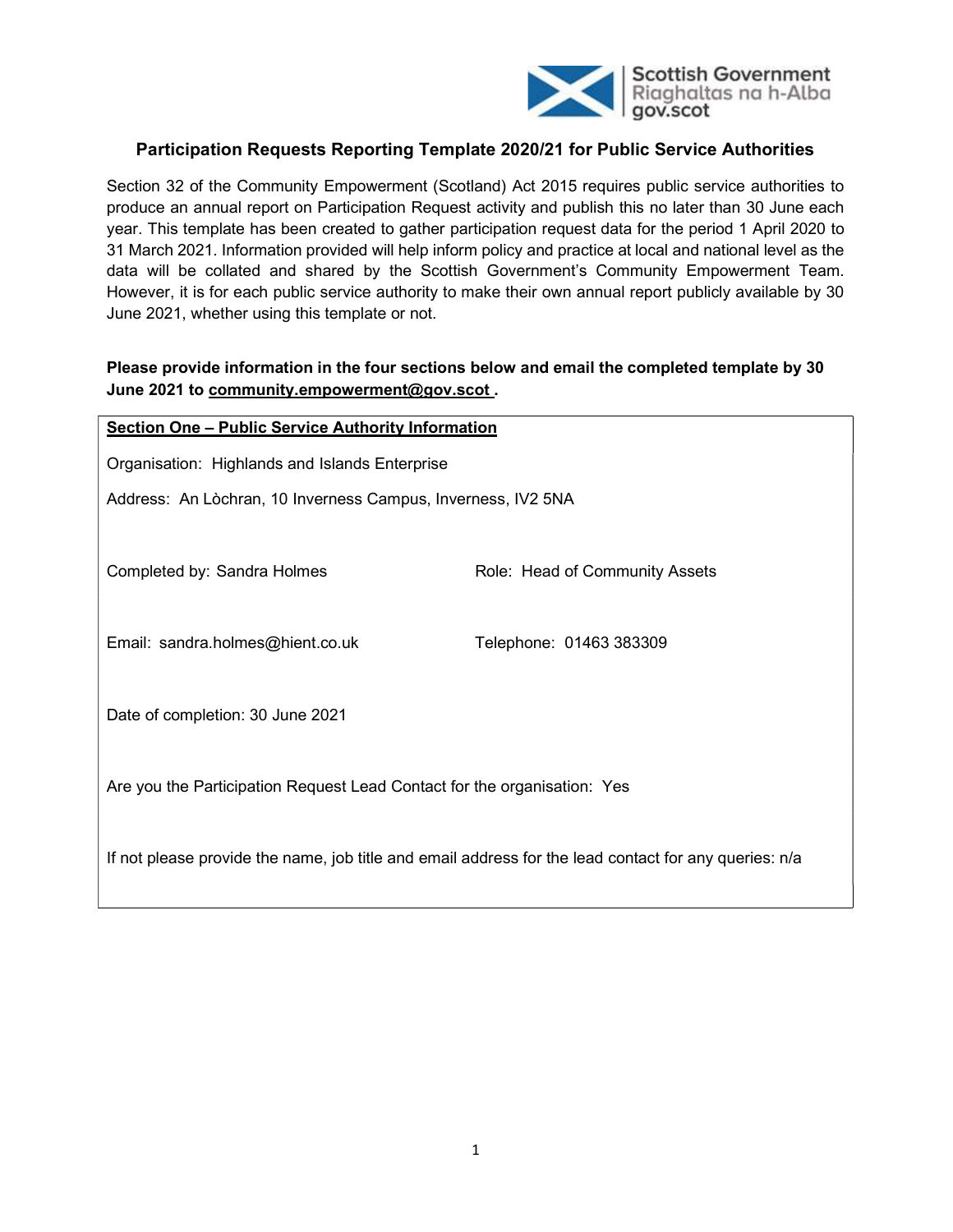## Section 2: Participation Request Data for 2020/21

Please complete following overview table:

| <b>Total new</b><br>applications<br>received in<br>2020/21 | <b>Total applications</b><br>received prior to 1<br>April 2020 which were<br>still to be determined<br>at 1 April 2020 | <b>Number of</b><br>accepted<br>applications in<br>2020/21 | Number of<br>applications<br>agreed in<br>2020/21 | Number of<br>applications refused<br>in 2020/21 |
|------------------------------------------------------------|------------------------------------------------------------------------------------------------------------------------|------------------------------------------------------------|---------------------------------------------------|-------------------------------------------------|
| 0                                                          | U                                                                                                                      | 0                                                          |                                                   | 0                                               |

2.1 Please provide details of Participation Requests received using the legislation and outwith the legislation in 2020/21 which resulted in changes to public services provided by or on behalf of your public service authority and tell us about those changes:

| Name of<br>Community<br>Participation<br>Body | Was the<br>Participation<br>Request<br>successful?<br>(Y/N) | Previous way of<br>working | Way of working<br>following<br>changes | What difference did Details of any<br>those changes<br>make for the users requests<br>of the service? Did<br>they improve<br>service user<br>experiences or<br>butcomes? | participation<br>considered outwith<br>the formal process<br>e.g. agreements<br>reached that<br>resulted in changes |
|-----------------------------------------------|-------------------------------------------------------------|----------------------------|----------------------------------------|--------------------------------------------------------------------------------------------------------------------------------------------------------------------------|---------------------------------------------------------------------------------------------------------------------|
|                                               |                                                             |                            |                                        |                                                                                                                                                                          | to services.                                                                                                        |
| n/a                                           |                                                             |                            |                                        |                                                                                                                                                                          |                                                                                                                     |
|                                               |                                                             |                            |                                        |                                                                                                                                                                          |                                                                                                                     |
|                                               |                                                             |                            |                                        |                                                                                                                                                                          |                                                                                                                     |
|                                               |                                                             |                            |                                        |                                                                                                                                                                          |                                                                                                                     |
|                                               |                                                             |                            |                                        |                                                                                                                                                                          |                                                                                                                     |
|                                               |                                                             |                            |                                        |                                                                                                                                                                          |                                                                                                                     |

2.2 Please use this space to provide any further comments relating to the above data, such as describing the outcome improvement process (whether or not it resulted from a formal participation request) and how the community participation body was involved in it, or details of any wider benefits, such as improved community engagement and ongoing participation.

none

 $\mathbb{I}$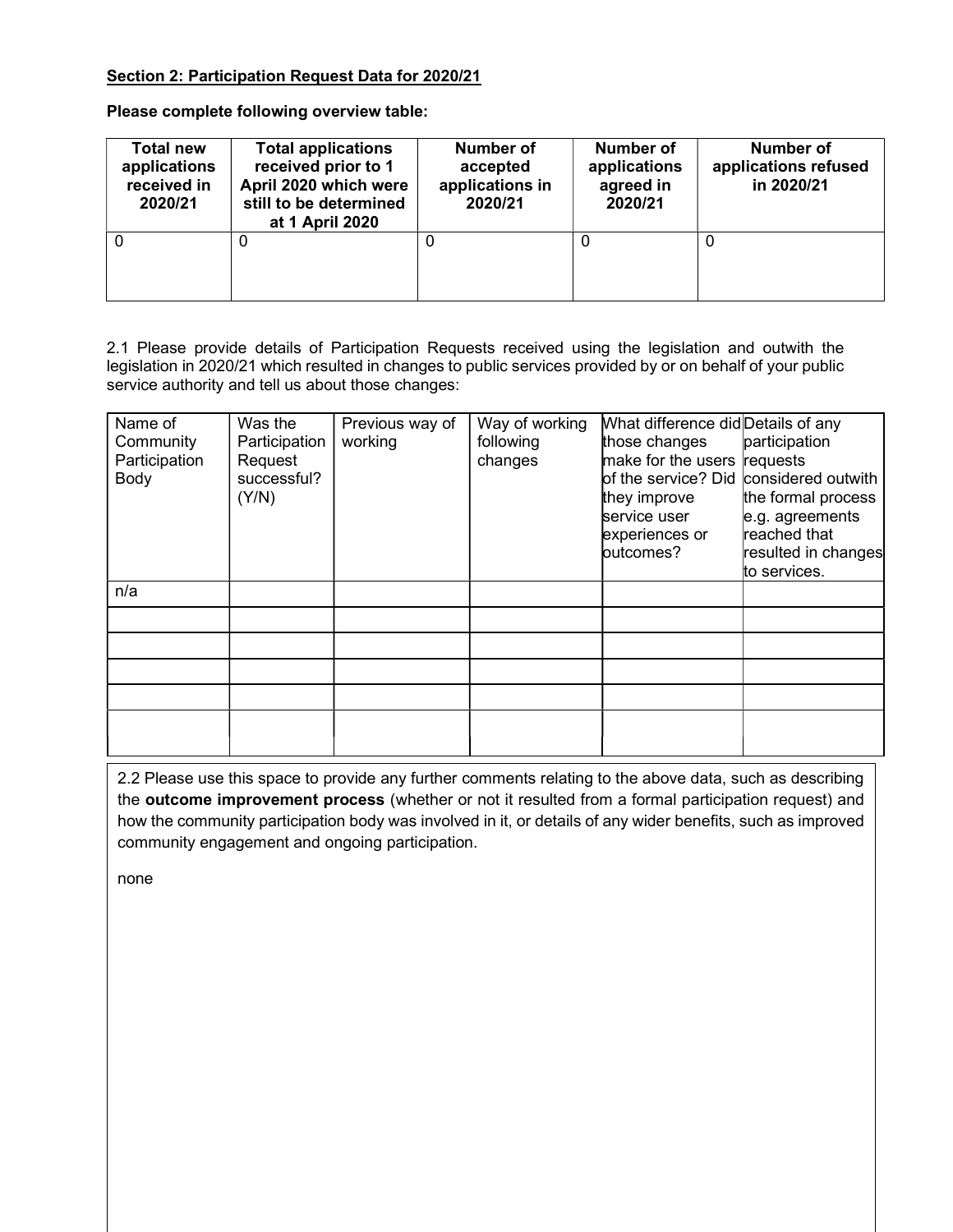### Section Three – Partnership Working & Promotion of Participation Requests

3.1 Please provide details of any engagement with support organisations such as local Third Sector Interfaces and public sector Community Learning and Development staff or national organisations such as the Scottish Community Development Centre.

For example has any new practices to support Participation Requests been developed from working with other bodies, or any learning gained?

None

3.2 Please provide details of action taken to promote the use of Participation Requests or support Community Participation Bodies in making a Participation Request.

For example this could include: Support before making a request, such as to determine whether a participation request is the most appropriate route; - Support to make the request such as assist groups to complete forms, or identify appropriate outcomes; and/or Support to take part effectively in outcome improvement processes (whether or not they resulted from a formal participation request).

Details of our participation request process can be found on our website:

https://www.hie.co.uk/support/browse-all-support-services/community-empowerment-act/

We have not received any enquiries or applications regarding participation requests since the legislation come into force.

3.3 Please let us know what actions you have been taking to ensure that your processes are inclusive.

For example, this could include accessible information and other support, which enable wider use of participation requests by all population groups including those with protected characteristics.

We have not had a single approach regarding participation requests to date. However, we proactively consider equality and diversity when delivering our functions. Details of our approach and commitment to equality and diversity can be found here: https://www.hie.co.uk/about-us/policies-andpublications/equalityanddiversity/

3.4 Please outline any plans you have to continue involving local people and local groups in outcome improvement processes as a result of your Participation Request policies (and also outwith formal participation requests).

n/a

3.5 Please provide details about any work undertaken to consider wider reviews of participation practice, and any such methods used to engage with communities.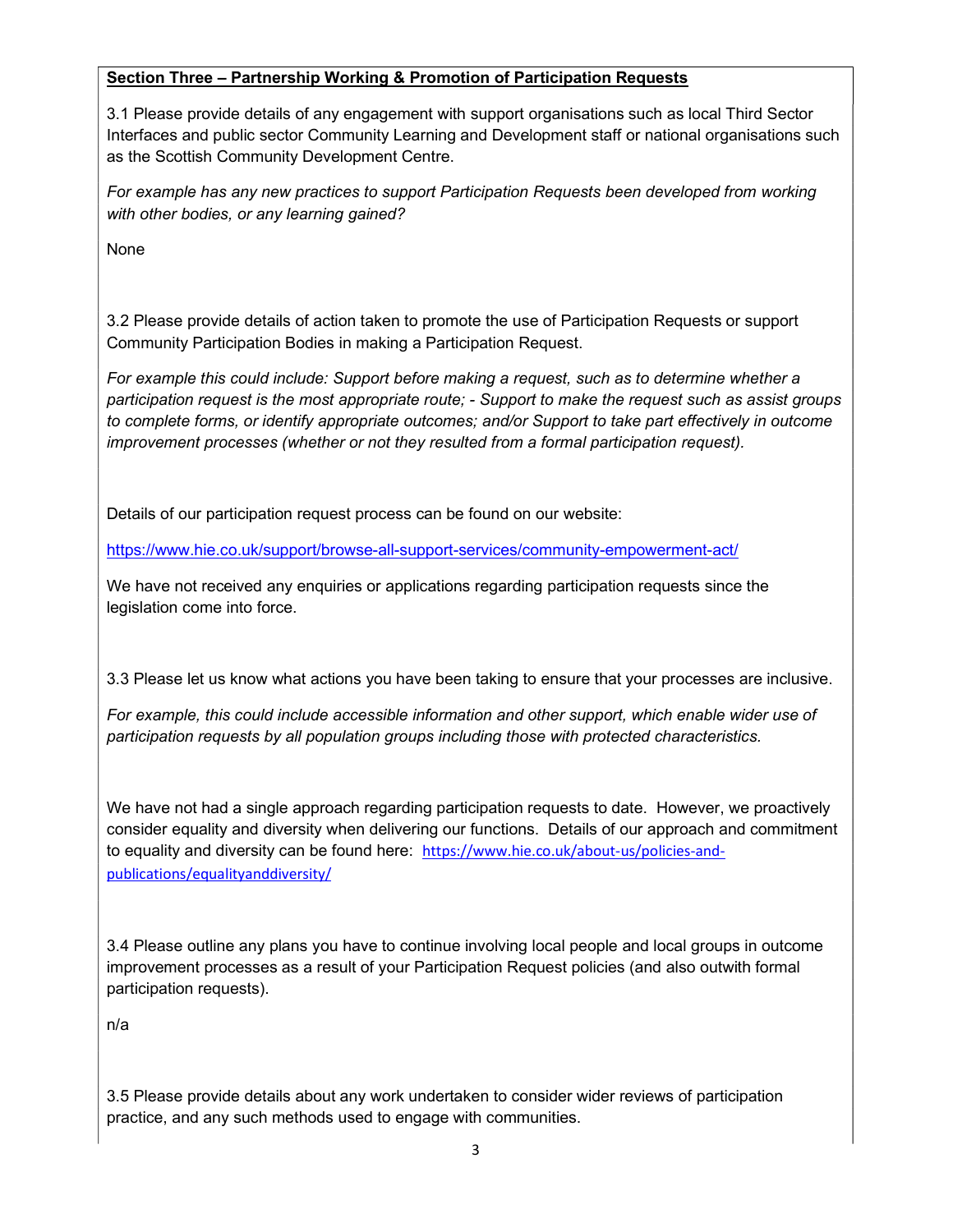#### Section Four – Additional Information

4.1 Please use this space to provide any further feedback not covered in the above sections.

For example, we are interested in your reflections about what has gone well and what has gone less well in relation to Participation Requests over the past year?

Is there any aspect of the process that you intend to adapt or change in the year ahead?

No

Have you identified any needs for guidance or support that would support the process?

No

If you have developed any case study material or published new information about Participation Requests please share links to those with us here.

None

Any other information:

None

Completed by: Sandra Holmes **Role: Head of Community Assets** 

Email: sandra.holmes@hient.co.uk Tel: 01463 383309

Date of completion: 30 June 2021

Subject to the pressures of responding to the Covid-19 emergency situation and recovery – if possible please email the completed template by 30 June 2021 to community.empowerment@gov.scot

If you have any queries please contact Malcolm Cowie, Participation Request Policy Manager at Malcolm.cowie@gov.scot